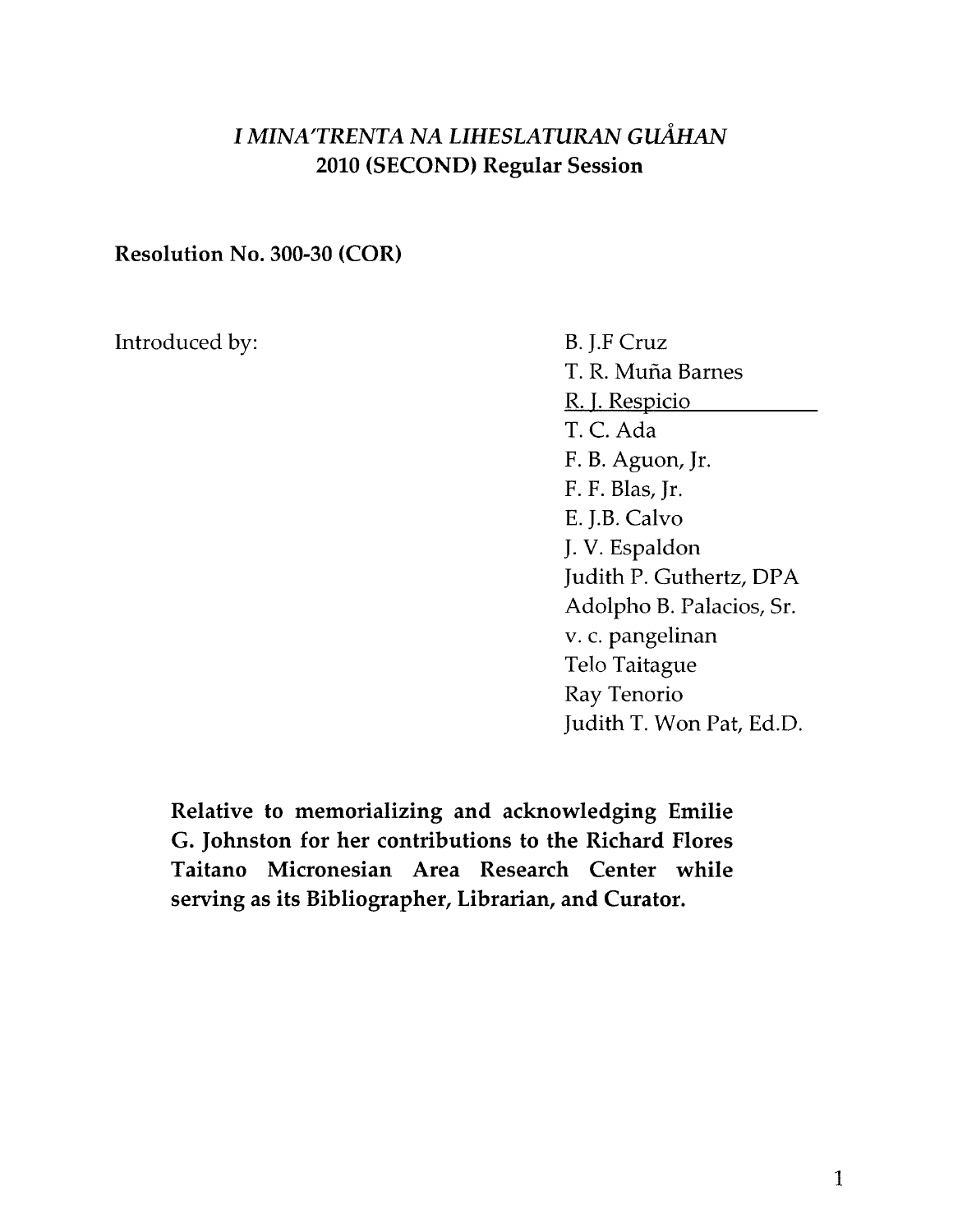## 1 BE IT RESOLVED BY THE COMMITTEE ON RULES OF I 2 MINA'TRENTA NA LIHESLATURAN GUÅHAN:

3 WHEREAS, Emilie G. Johnston was born on March 30, 1924, In 4 Mendenhall, Pennsylvania; and

5 WHEREAS, she studied costume design and clothes construction in 6 Baltimore, Maryland, where she was awarded for the artistry and skill that 7 led her to designing as an entrepreneur dressmaker and later, in a French-8 Italian couturier shop in New York City; and

9 WHEREAS, she upheld the sisterhood of the *Alpha Rho Tau* Sorority, 10 and later served as the secretary of the *Chi Omicron Gamma;* and

11 WHEREAS, in 1947 she moved to Guam with her husband, Herbert J. 12 Johnston, and had seven (7) children: Franklin, Rowena, Anita, Elizabeth, 13 Herbert Jr., Melanie and Diana; and

14 WHEREAS, upon her arrival on Guam she embraced the *Chamorro*  15 culture and studied at the University of Guam, from which she graduated 16 *Summa Cum Laude* in 1972; and

17 WHEREAS, while pursuing her Bachelor of Arts degree at the 18 University, Mrs. Johnston worked as a bibliographer and librarian at the 19 esteemed Micronesian Area Research Center, contributing articles to the 20 Guam Recorder, Micronesia, *Umatuna Si Yuus,* and the Pacific Sunday 21 News Magazine; and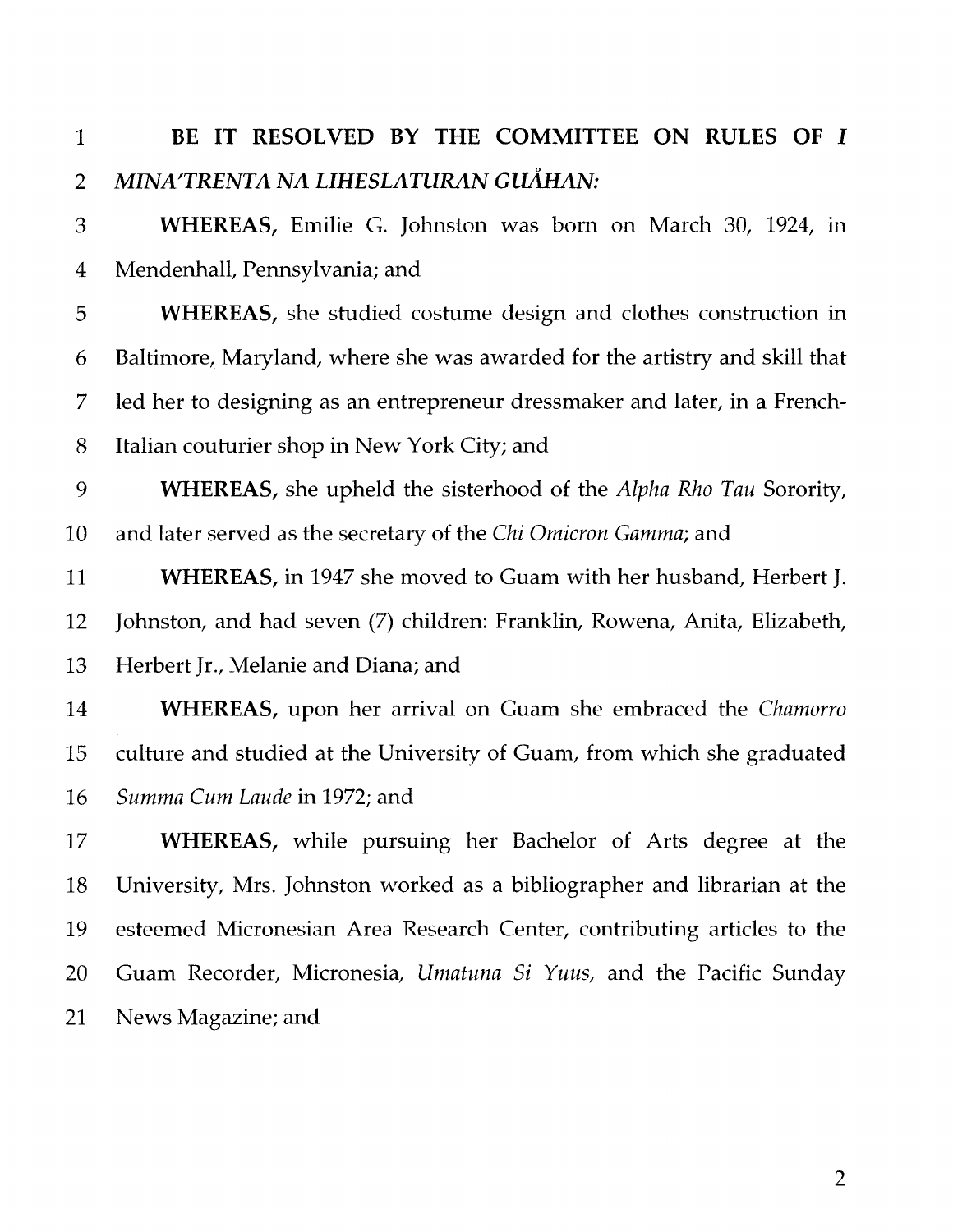**1 WHEREAS,** she wrote and privately printed *A Saga of Agueda,* about 2 the life and work of her husband's mother, Agueda Iglesias Johnston, 3 namesake of the *Ordot-Chalan Pago* Middle School; and

4 **WHEREAS,** she compiled and submitted the Bibliography of 5 Micronesian Native Medicine to the South Pacific Commission; and

6 **WHEREAS,** she composed such invaluable histories as Medical 7 Services for the Island of Guam Until World War II; References to the Latte 8 of the Mariana Islands; *Chamorro* Tools: Implements and Utensils; Island 9 Personality; the Micronesian Nutrition Bibliography; a book review of 10 World Catalog of Theses on the Pacific Islands; and a work of local color, 11 *Chamorros* Used Rocks, Ingenuity; and

12 **WHEREAS,** while working as curator at the Micronesian Area 13 Research Center, she wrote, recorded, and supervised the preservation of 14 important historical documents which continue to be researched, 15 referenced and cited to this very day, including, A Bibliography Relative to 16 the Development of Water Resources, Spanish Dikes: Infield Ecological 17 Survey of the *Agana-Chaot* River Basin, Spanish Dikes in the *Agana* Swamp; 18 History of Government House; A Review of Literature on Native Medicine 19 in Micronesia with Emphasis on Guam and the Mariana Islands; Father *San*  20 *Vitores:* His Life, Times, and Martyrdom; A Bibliography for Social Baseline 21 Study for the Island of Guam; American Era Historic Sites Research; A 22 Descriptive Guide to Photographs at the Micronesian Area Research 23 Center; and A Guide to Photographs in the Guam Collections; and

3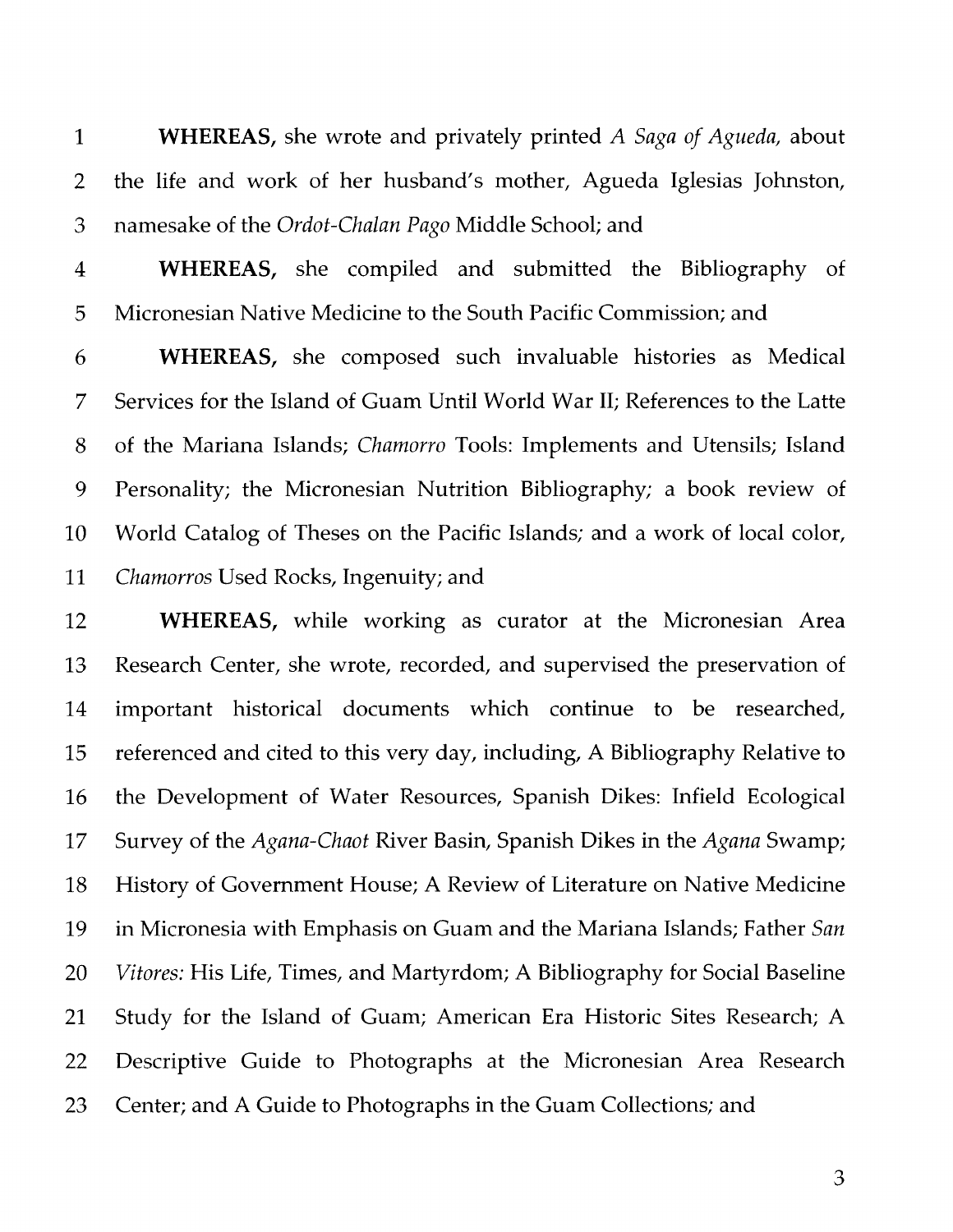1 **WHEREAS,** her dedication to Guam's community and also to public 2 service saw her serving as chairperson or member of more than twenty (20) 3 organizations related to historic and cultural preservation, fine arts, 4 education, environmental protection, and women's affairs, including the 5 Guam Parks, Monuments, and Museum Committee; the Committee on 6 Micronesian Culture; the Committee on the Preservation of the NCS Latte 7 Site; the Guam Archaeological Society; the *Chamorro* Cultural Association; 8 the Guam Environmental Council; the Pacific Studies Association; the 9 National Archives Association; and the National Trust for Historic 10 Preservation; now, therefore, be it

11 **RESOLVED,** that the Committee on Rules of *I Mina'Trenta Na*  12 *Liheslaturan Guahan* does hereby, on behalf of *I Liheslaturan Guahan* and the 13 people of Guam, recognize and acknowledge Emilie G. Johnston for her 14 accomplishments and contributions to the Richard Flores Taitano 15 Micronesian Area Research Center, and to the preservation of *Chamorro*  16 culture and history, and does further extend *Un Dangkolo Na Si Yu'os*  17 *Ma'ase* to Mrs. Johnston for her many years of dedication to the island of 18 Guam; and be it further

19 **RESOLVED,** that the Speaker and the Chairperson of the Committee 20 on Rules certify, and the Legislative Secretary attest to, the adoption hereof, 21 and that copies of the same be thereafter transmitted to Mrs. Emilie G. 22 Johnston; and to the Honorable Felix P. Camacho, *I Maga'lahen Guahan.* 

4